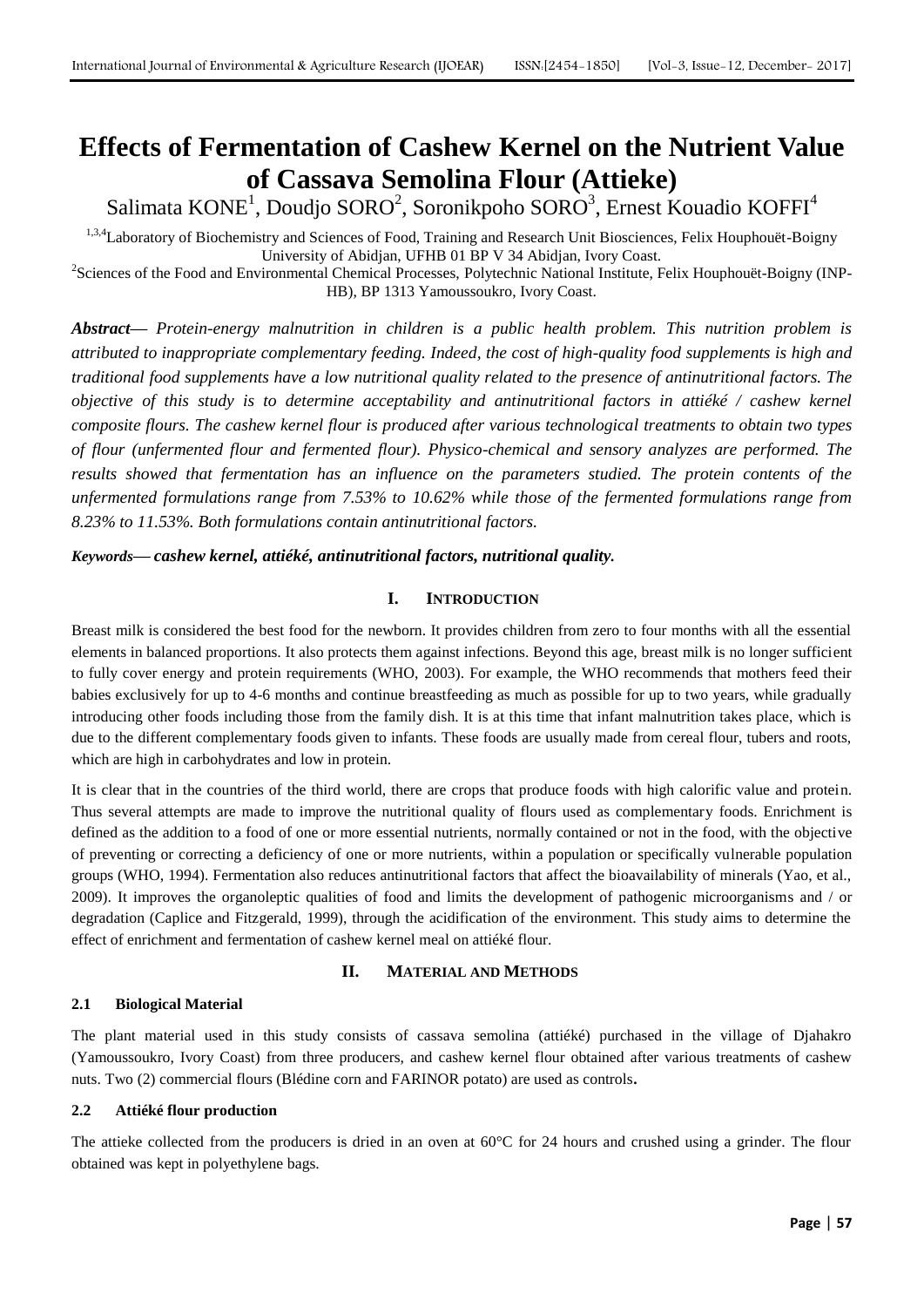#### **2.3 Production of deoiled and unfermented cashew kernel flour**

The cashew kernels are obtained after dehulling, drying and pruning cashews. The cashew kernel flour is produced by the method described by Sze-Tao and Sathe, 2004 modified. The dried almonds were crushed using a semi-artisanal grinder and placed in a stainless steel tank. Hexane was added 1:  $1 \, (w / v)$  to the flakes for oil extraction. The mixture was macerated for 30 minutes before being heated at 130 ° for 50 minutes and allowed to stand for 24 hours at room temperature. Then the pellet is separated from the supernatant (oil and hexane). The operation is performed twice. The cakes are pressed for 24 hours to extract the rest of the oil. The deoiled cake was oven dried at 70<sup>o</sup>C for 12 hours. They are milled in a mill and the flour obtained was stored in polyethylene bags.

#### **2.4 Production of fermented deoiled cashew kernel flour**

The cashew kernels were fermented according to the method of Ijarotimi et al., (2012) modified. The almonds are boiled at 100 ° C for 1 hour. The boiled almonds are wrapped in the plantain leaf for 72 hours for fermentation. The fermented seeds are oven dried at 60 ° C for 48 hours. The fermented almonds are crushed and the hexane added (confers the production of unfermented flour). The cakes are ground in a grinder and packaged in polyethylene bags

#### **2.5 Formulation of infant flours: attiéké / cashew kernel**

Attiéké / cashew kernel composite flours were obtained by incorporating respective proportions of 0, 10, 15 and 20% of cashew kernel meal (fermented and unfermented) into attiéké flour. Each formulation was thoroughly mixed in a blender, then divided into 250 g fractions in polyethylene plastic bags and stored for analysis.

### **2.6 Physicochemical composition**

About 0.1 g of attiéké-almond cashew meal is used to determine crude protein levels from the total nitrogen assay using the Kjeldhal method (AOAC, 1990). The protein level was obtained by multiplying the total nitrogen content by a factor of 6.25 convention.

The total phenols are extracted according to the AOAC Method (Christensen, 1974) using the FolinCiocalteu reagent. For extraction, 1 g of flour is placed in a beaker into which are added 100 ml of oxalic acid at 0.3% (g/v). The mixture is stirred with a magnetic stirrer for 30 minutes the whole is centrifuged at 3000trs for 15 minutes. Then the extract is filtered on Whatman paper No. 41. For the assay, 1 ml of the extract diluted in 8 ml of distilled water is added to a tube, plus 0.5 ml of diluted FolinCiocalteu reagent  $(1 \text{ ml})$ .  $/ 10$ , and 1.5 ml of sodium carbonate solution  $(7.5\%)$ . The mixture is left in the dark for 1 hour at room temperature. The reading is made at an absorption of 765 nm at the spectrophotometer. A standard range is made with gallic acid at different concentrations (0 to 1 mg / ml).

The tannins are determined according to the method described by Ba et al., 2010). One (1) mL of methanolic extract is introduced into a test tube. To the contents of the tube are added 5 ml of vanillin reagent at 1% (w / v). The tube is left standing for 30 min in the dark and the optical density (OD) is read at 500 nm against a blank. The amount of tannin in the samples is determined using a standard range established from a stock solution of tannic acid (2 mg / mL) carried out under the same conditions as the test.

Phytates were quantified according to the method of Latta and Eskin (1980) based on the discoloration of the Wade reagent by phytates. The oxalate assay is performed according to the method described by Day and Underwood (1986) using potassium permanganate. One (1) gram of oven-dried and ground sample is homogenized in 75 mL of 3M sulfuric acid. The mixture is magnetically stirred for 1 hour and then filtered. Twenty-five (25) mL of the filtrate is heat-titrated with 0.05M potassium permanganate solution until a steady pink turn. Hydrocyanicacid contents were determined by the AOAC method (1990). A quantity of 10 g of sample was milled in a distillation flask and 200 ml of distilled water added. Distil the mixture for 3 hours by trapping the distillate in a 250 mL receiver flask containing 50 mL of 2.5% NaOH and make up the distillate with distilled water to the mark. 100 ml of the mixture were taken and 2 ml of 5% KI are added and titrated with a solution of  $0.02M$  AgNO<sub>3</sub>, until cloudiness appears.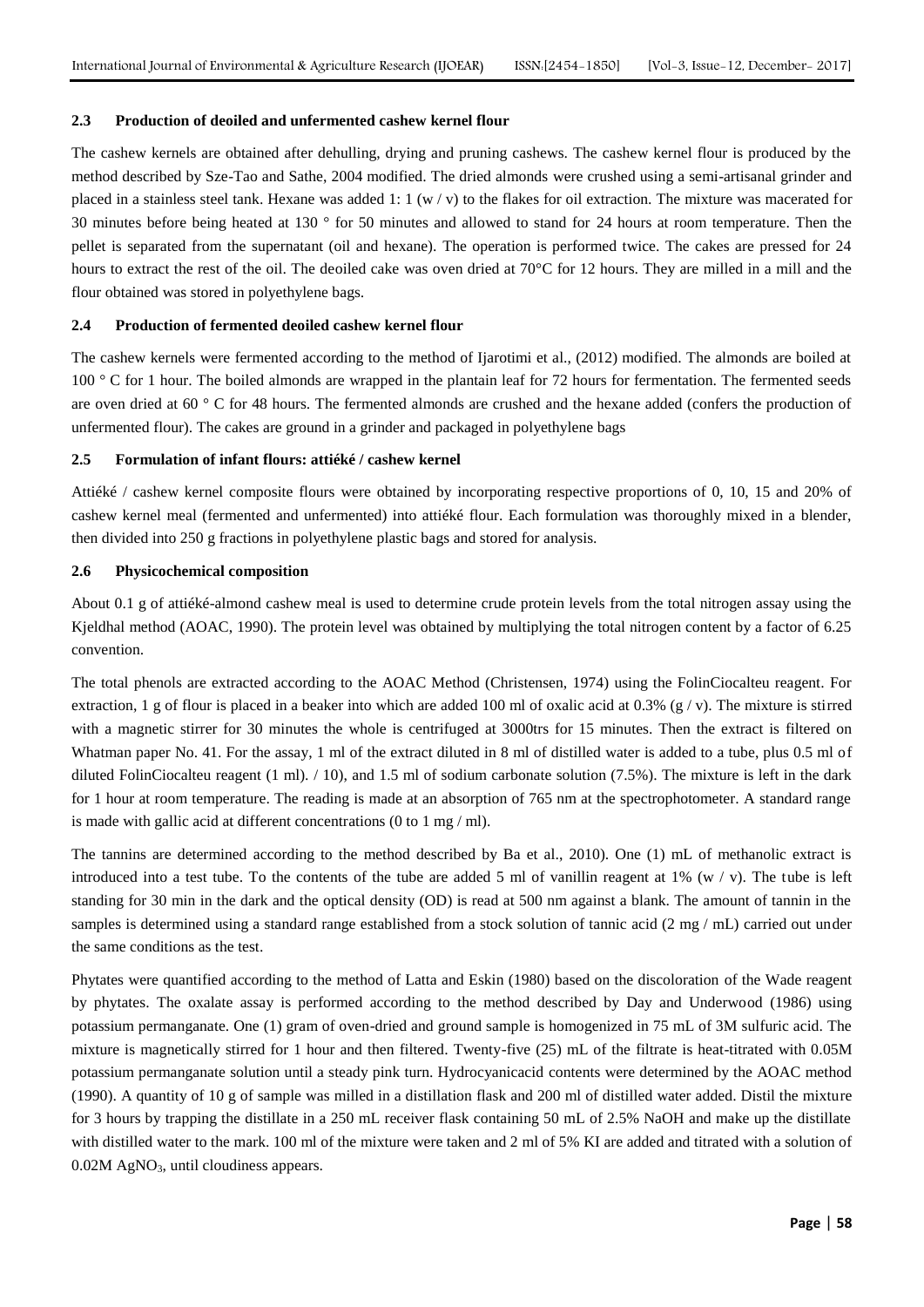#### **2.7 Swelling**

The swelling was performed by the method of Okezie and Bello, 1988. A well-defined volume (10 mL) of each flour sample was introduced into a graduated cylinder (initial volume). 50 ml of distilled water were introduced into the test tube. The volume occupied by the swollen flour (final volume) was read after 30 min. The rate of swelling is given by the following formula:

$$
Tg = \frac{\text{final volume}}{\text{initial volume}} X 100
$$

#### **2.8 Sensory Analysis**

#### **2.8.1 Preparation of the Porridges**

The porridges were cooked by introducing 50 g of flour into 300 ml of drinking water. The cooking lasted 6 minutes over a low heat. Then 6% sugar was added at the end of cooking. The slurries were cooled to room temperature in the preparation room before being served.

#### **2.8.2 Acceptability Test**

The panel was formed with 60 untrained people recruited on the basis of their availability. The coded (three-digit) coded porridge samples were presented to each panelist in a randomized order. The pleasure perceived by each panelist was scored on a nine-point hedonic scale. Notes ranging from (9) nine (extremely pleasant) to (1) one (extremely unpleasant) were assigned to the different modalities of the scale (Meilgaard et al., 1999).

#### **2.8.3 Descriptive Analysis**

The method consists of evaluating and quantifying the appropriate descriptors (odor, taste, color and texture) according to a category scale. A panel of 15 people was recruited and trained in the analysis methodology. Then, he became familiar with the groceries produced by the commercial infant flours (BLEDINE Corn and FARINOR Potato). These porridges were coded (with three digits). The various slurries of attiéké flour enriched at 0%, 10%, 15% and 20% of the fermented cashew kernel flour were presented simultaneously in a random order and then the attiéké meal mixes enriched at 10% 15%, 20% of the unfermented cashew kernel meal was presented simultaneously in a randomized order.

#### **2.8.4 Statistical Analysis**

Results are expressed as mean ± standard deviation from triplicate measurements. The non-parametric test of Duncan is used to analyze the difference between the means at 5% risk, using Statistica 7.1 software ANOVA analysis of variance method.

#### **III. RESULT**

#### **3.1 Physicochemical and functional composition**

Table 1 show the results in protein, swelling and antinutrients. Protein content, flour FCNF and FCF respectively have the highest values (24.57%, 33.77%). The lowest value is observed with FA flour (2.97%). An increase in the level of protein was observed with the rate of incorporation of the different cashew kernel flours but these contents are higher with the incorporation of fermented cashew kernel flour.

Polyphenol values range from 104.66 mg GAE / 100 g DM for FA flour to 631 mg GAE / 100 g DM for FCF flour. The values of the different formulations are higher than that of the commercial meal BM (104, 26 mg GAE / 100g MS) and those of the fermented formulations are the highest.

Incorporation of unfermented cashew flour increases the rate of swelling (192.33  $\pm$  2.51% for FAFCNF10 to 214.33  $\pm$  4.04% for FAFCNF20) significantly (P <0.05). However, the opposite is observed with fermented cashew flour where the rate of swelling decreases (217.33  $\pm$  2.51% for FAFCF10 to 158.00  $\pm$  2.64% for FAFCF20) with the rate of incorporation. BM shows the highest value ( $433.66 \pm 3.21\%$ ) compared to the different formulations. All the values of the different formulations are lower than that of attiéké flour (298.33  $\pm$  2.88%) thanks to its high carbohydrate content.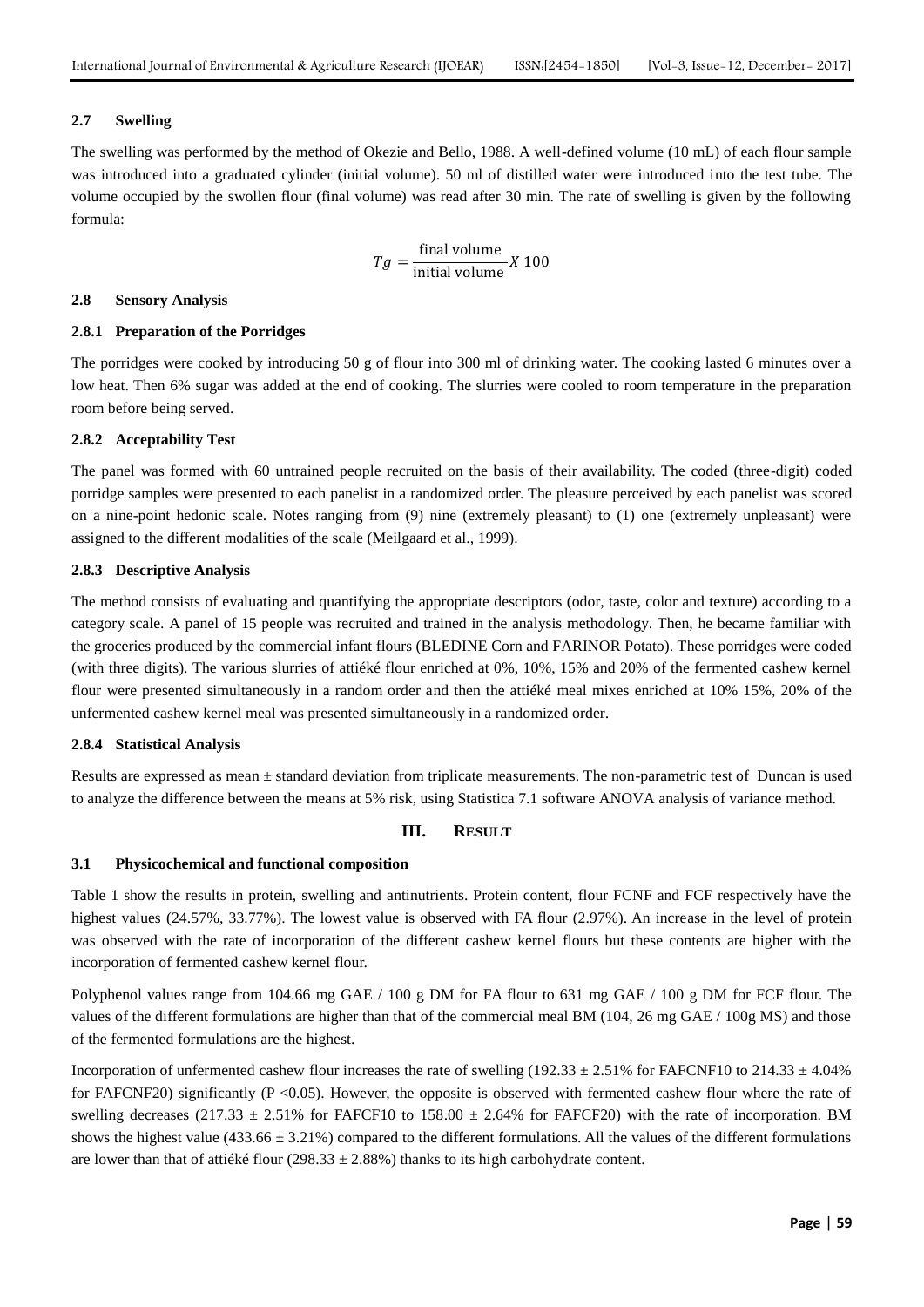## **3.2 Antinutritional Factors**

Tannin values range from 10.07 mg / 100g (FCF) to 28.83 mg / 100g (FCNF). The values of the formulations with the fermented cashew meal are lower than those of the unfermented cashew flour formulations. All these values are lower than that of commercial flour BM (39.29 mg / 100g).

Fermentation decreases the content of oxalates in flours. The contents of the fermented formulations are between 73.99 mg / 100g for the flour FAFCF10 and 140mg / 100g for the flour FCF. As for unfermented formulations, the values vary from 198 mg / 100g for FCNF flour to 76mg / 100g for FAFCNF10 flour. These are superior to that of commercial flour.

Phytate results ranged from 72.72 mg / 100g (FA) to 23.74 mg / 100g (FAFCF20). These levels decrease with the incorporation rate of different cashew kernels. Sample values with fermented cashew kernel meal are significantly ( $P < 0.05$ ) lower than samples with unfermented cashew kernel meal.

The different formulations have a low content of hydrocyanic acid. Hydrocyanicacidvalues range from 0.27 mg / 100g to 1.08 mg / 100g. All show significant differences (P <0.05).

## **3.3 Sensory Analysis**

## **3.3.1 Acceptability of the porridges**

The overall acceptability of the porridge presented in Table 2 shows that the porridge were variously appreciated. unfermented attiéké-almond composite meal mixes (score greater than 6) are more popular than the attiéké-fermented cashew almond meal mixes (note 5 except FAFCF15 with a score of 6). The porridge of attiéké flour enriched in 10% of unfermented cashew kernel flour (7.35) is the most popular of the unfermented formulations, commercially flours (BLEDINE Mais and FARINOR) and attiéké flour. The attiéké flour mixture enriched with 15% fermented cashew kernel flour is the most popular fermented formulation.

## **3.3.2 Sensory profiles**

The sensory profiles of the unfermented -attiéké- cashews kernel flour (FAFCNF10, FAFCNF15 and FAFCNF20) and commercial flours are presented in Figure 1. The porridge based on fermented attiéké- cashews kernel meal (FAFCF10, FAFCF15 and FAFCF20) and commercial flours are shown in Figure 2. Figures 1 and 2 show that the different descriptors taste, texture, creamy appearance influenced the acceptability of the most popular porridge (FAFCNF10 and FAFCF15).

| FRYSICOCHEMICAL AND FUNCTIONAL COMPOSITION |                               |                                |                                           |                               |                                |                                   |                                |  |
|--------------------------------------------|-------------------------------|--------------------------------|-------------------------------------------|-------------------------------|--------------------------------|-----------------------------------|--------------------------------|--|
| <b>Samples</b>                             | Protein%                      | Swelling%                      | <b>Polyphenolsmg</b><br><b>EAG / 100g</b> | <b>Tannins</b><br>mg/100g     | <b>Oxalates</b><br>mg/100g     | <b>Hydrocyanic</b><br>acidmg/100g | <b>Phytates</b><br>mg/100g     |  |
| FA                                         | $2.97 \pm 0.17^{\text{a}}$    | $298,33 \pm 2.88$ <sup>e</sup> | 104, $66\pm0.7^{\text{a}}$                | $27,65 \pm 00^{\rm h}$        | $88,00 \pm 0^{\rm d}$          | $1,08 \pm 0^3$                    | $72,72 \pm 0,48$ <sup>i</sup>  |  |
| <b>FCNF</b>                                | $24,57 \pm 0.3^{\text{i}}$    |                                | 521, $33\pm0.7$ <sup>h</sup>              | $21,17\pm0.08^d$              | $198,66 \pm 1,15$ <sup>1</sup> | $0,31\pm0,02^b$                   | $56,50\pm0^{\rm h}$            |  |
| <b>FAFCNF10</b>                            | $7.53 \pm 0.10^c$             | $192,33 \pm 2.51$ <sup>c</sup> | $210,42\pm0,14^b$                         | $20,85 \pm 0,08$ <sup>c</sup> | $76,66 \pm 0,57$ °             | $0.86 \pm 0.02$ <sup>1</sup>      | $49,50\pm0,15^g$               |  |
| FAFCNF15                                   | $9.16 \pm 0.09^e$             | $197,33 \pm 2.51$ <sup>c</sup> | $250,57 \pm 0.7$ °                        | $25,53\pm0,16^8$              | $99,33 \pm 0.57$ <sup>e</sup>  | $0.68 \pm 03^8$                   | $35,92 \pm 0,47$ <sup>d</sup>  |  |
| <b>FAFCNF20</b>                            | $10,62 \pm 0.32$ <sup>g</sup> | $23,42 \pm 0,46^{\circ}$       | $312,55 \pm 0.5$ <sup>d</sup>             | $28,83\pm0,16^1$              | $110,33\pm0,57^g$              | $0.45 \pm 0.01$ <sup>d</sup>      | $31,25 \pm 0.9$ <sup>C</sup>   |  |
| <b>FCF</b>                                 | $33,77 \pm 0.17$ <sup>J</sup> |                                | $631,52\pm0.7$ <sup>1</sup>               | $10,74\pm0,19^a$              | $140,00 \pm 0^h$               | $0.27 \pm 0^{\rm a}$              | $45,50 \pm 0,61$ <sup>e</sup>  |  |
| <b>FAFCF10</b>                             | $8.23 \pm 0.20^{\rm d}$       | $217,33 \pm 2.51$ <sup>d</sup> | $319,28 \pm 0.6^e$                        | $19,29 \pm 0^b$               | $73,66 \pm 0,22^b$             | $0,80\pm0,04^h$                   | $25,24\pm0,42^b$               |  |
| FAFCF15                                    | $9.98 \pm 0.10^{\text{t}}$    | $167,66 \pm 2.51^{\circ}$      | $416,71\pm0,1$ <sup>f</sup>               | $22,54 \pm 0,11$ <sup>e</sup> | $88,66 \pm 0,19$ <sup>d</sup>  | $0.58 \pm 0.01^{\text{t}}$        | $24,49 \pm 0,72$ <sup>ab</sup> |  |
| <b>FAFCF20</b>                             | $11,53 \pm 0.28$ <sup>h</sup> | $158,00\pm2.64^a$              | 421, $10\pm0.7^g$                         | $24,74\pm0,39$ <sup>t</sup>   | $104,66 \pm 0.5$ <sup>f</sup>  | $0.41 \pm 0^{\circ}$              | $23,74 \pm 0,70^a$             |  |
| <b>BM</b>                                  | $5,40 \pm 0.09^b$             | $433,66\pm3.21$ <sup>t</sup>   | $104,26 \pm 0,14^a$                       | $39,29 \pm 0,12$ <sup>J</sup> | $33,33\pm0,47^{\rm a}$         | $0.54 \pm 0^e$                    | $47,39 \pm 0,31$ <sup>t</sup>  |  |

| <b>TABLE 1</b>                             |
|--------------------------------------------|
| PHYSICOCHEMICAL AND FUNCTIONAL COMPOSITION |

*Values are mean*  $\pm$  *standard deviation of three measurements (n = 3). The same letter in the same row index indicates that there is no significant difference between samples for the parameter concerned (p<0.05). ). According to Duncan's test. FA : Attiéké Flour ; FAFCNF10 :Attiéké Flour enriched with 10% unfermented cashew kernel flour ; FAFCNF15 : Attiéké Flour enriched with 15% unfermented cashew kernel flour ; FAFCNF20 : Attiéké Flour enriched with 20% unfermented cashew kernel flour ; FAFCF10 : Attiéké Flour enriched with 10% fermented cashew kernel flour ; FAFCF15 :Attiéké Flour enriched with 15% fermented cashew kernel flour ; FAFCF20 : Attiéké Flour enriched with 20% fermented cashew kernel flour ; BM: Commercial infant flour BLEDINE corn*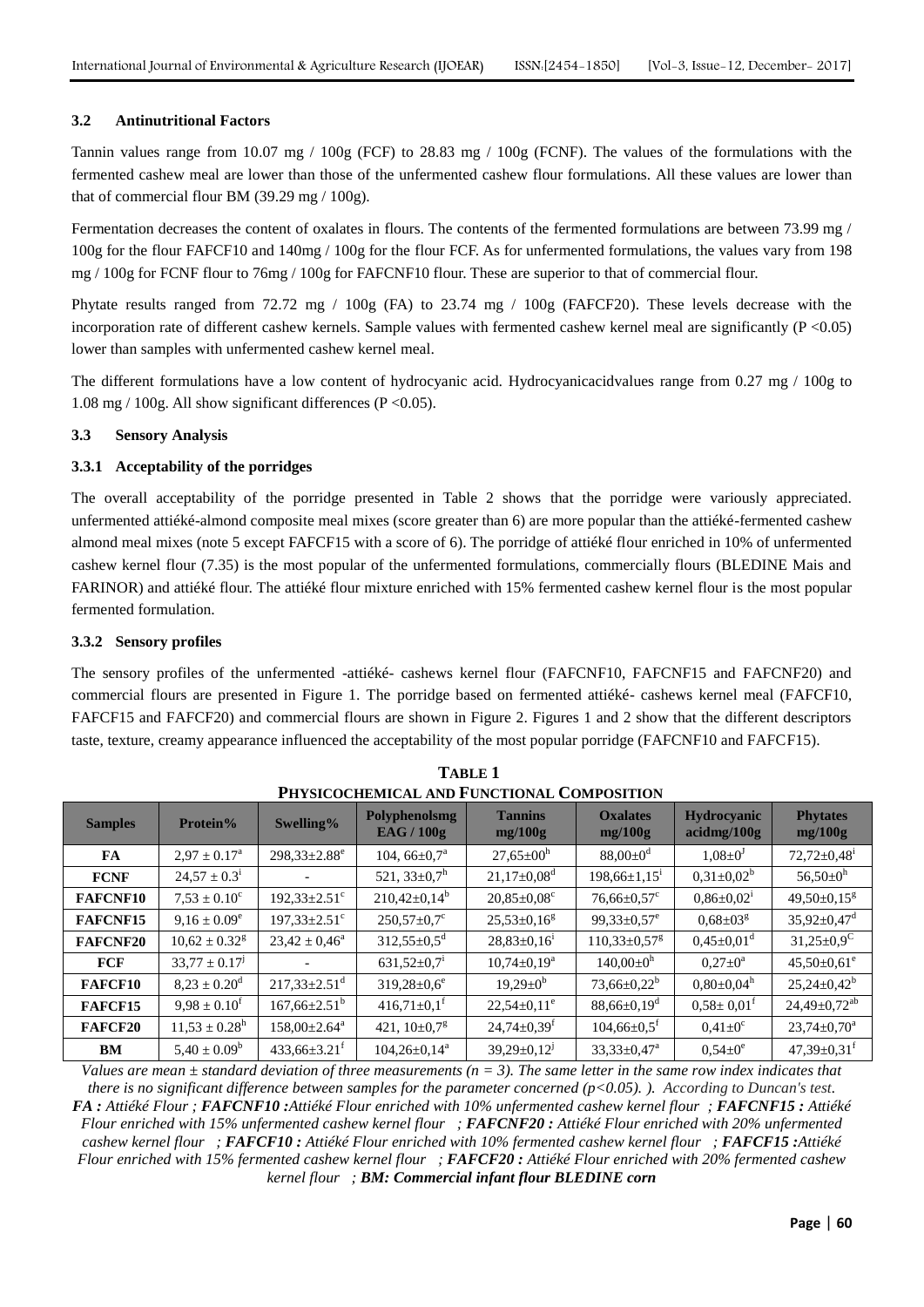| <b>CONTROL FLOURS</b>    |                              |  |  |  |  |
|--------------------------|------------------------------|--|--|--|--|
| <b>Flours</b>            | <b>ACCEPTABILITY</b>         |  |  |  |  |
| <b>Unfermented flour</b> |                              |  |  |  |  |
| FA                       | $6,63{\pm}1,79^c$            |  |  |  |  |
| FAFCNF10                 | $7,35 \pm 1,4^d$             |  |  |  |  |
| FAFCNF15                 | $6,64{\pm}1,54^c$            |  |  |  |  |
| <b>FAFCNF20</b>          | $6,22 \pm 1,84^b$            |  |  |  |  |
| BM                       | $5,64 \pm 1,70^{b}$          |  |  |  |  |
| $\bf FP$                 | $5,00 \pm 1,52$ <sup>a</sup> |  |  |  |  |
| <b>Fermented flour</b>   |                              |  |  |  |  |
| FA                       | $6,63{\pm}1,79^{b}$          |  |  |  |  |
| <b>FAFCF10</b>           | $5,67{\pm}1,74^{b}$          |  |  |  |  |
| FAFCF15                  | $6,53{\pm}0,95^{\circ}$      |  |  |  |  |
| <b>FAFCF20</b>           | $5,89{\pm}1,35^{b}$          |  |  |  |  |
| $\mathbf{BM}$            | $5,64{\pm}1,70^b$            |  |  |  |  |
| $\bf FP$                 | $5,00 \pm 1,52$ <sup>a</sup> |  |  |  |  |

**TABLE 2 OVERALL ACCEPTABILITY OF DEHYDRATED SEMOLINA CASSAVA / CASHEW KERNEL FLOUR AND CONTROL FLOURS**

*Values are mean*  $\pm$  *standard deviation of three measurements (n = 3). The same letter in the same row index indicates that there is no significant difference between samples for the parameter concerned (p<0.05). ). According to Duncan's test. FA : Attiéké Flour ; FAFCNF10 :Attiéké Flour enriched with 10% unfermented cashew kernel flour; FAFCNF15 : Attiéké Flour enriched with 15% unfermented cashew kernel flour; FAFCNF20 : Attiéké Flour enriched with 20% unfermented cashew kernel flour; FAFCF10 : Attiéké Flour enriched with 10% fermented cashew kernel flour ; FAFCF15 :Attiéké Flour enriched with 15% fermented cashew kernel flour ; FAFCF20 : Attiéké Flour enriched with 20% fermented cashew kernel flour; BM: Commercial infant flour BLEDINE corn;*



FIGURE 1: SENSORY PROFILES OF COMPOSITE MEAL MIXES OF ATTIÉKÉ / FERMENTED CASHEW KERNEL **AND COMMERCIAL FLOURS**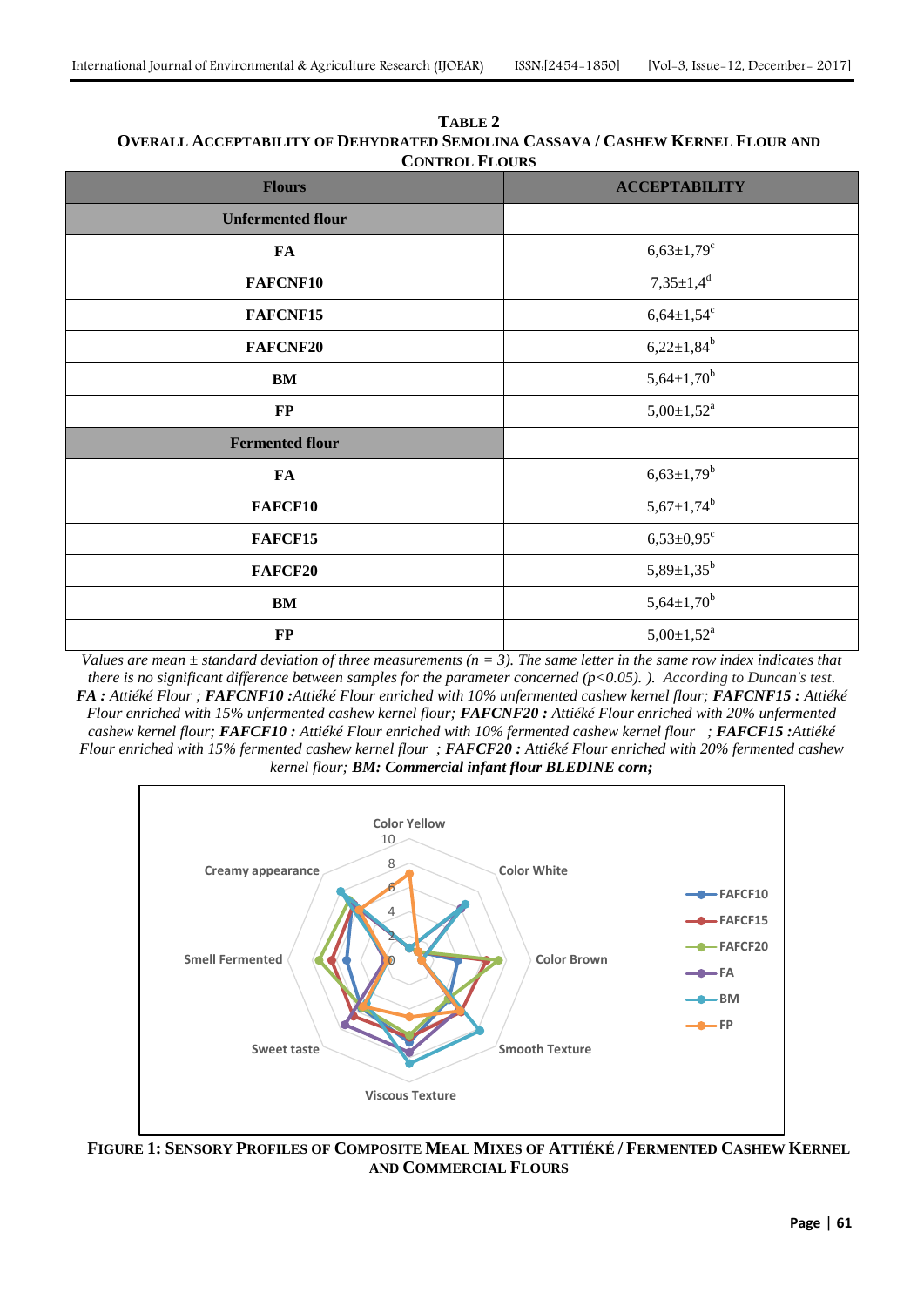

**FIGURE 2: SENSORY PROFILES OF ATTIÉKÉ / UNFERMENTED CASHEW KERNELS AND COMMERCIAL FLOURS**

## **IV. DISCUSSION**

An increase in protein level was observed with the incorporation rate of fermented and unfermented cashew kernel meal. These results are in agreement with those found by Fofana et al. (2017) for the fortification of plantain flour with cashew kernel meal. However, fermented cashew kernel flour has the highest rate. This may be due to the proteolytic activities of the enzymes produced by the microorganisms during fermentation (Amankwah et al., 2009, Ojokoh et al, 2013, Ojokoh et al, 2014). This increase has been shown by (Amankwah et al., 2009) for fermented maize meal and fermented millet meal (Sade, 2009).

When cashew kernel flour is added to attiéké flour, the swelling rate decreases. The swelling rate of attiéké flour with incorporation of fermented cashew kernel meal is lower than that of flour with incorporation of unfermented cashew flour. This is due to fermentation which allows the hydrolysis of starch into simpler compounds such as glucose, fructose, sucrose, maltose and dextrins. Thus, the reduced viscosity increases the energy and nutritional density of the pores (Nguyen et al., 2007b, Songré-Ouattara et al., 2009).

The polyphenol contents increase with the rate of incorporation of cashew kernel flour; with fermented formulations with higher values. These results are consistent with several studies that show that fermentation increases polyphenol levels (Dajanta et al., 2013, Guzmán-Uriarte et al., 2013, Plaitho et al., 2013). In fact, the phenolic compounds in the natural form are combined or linked to sugar; which reduces their availability in the body. During fermentation, the proteolytic enzymes in the body hydrolyze phenolic complexes to yield free and simple soluble phenols that are biologically more active and easily absorbed (Shrestha et al., 2010, Ademiluyi and Oboh, 2011). These high levels of polyphenol make it possible as an antioxidant to combat free radicals, cancer, cardiovascular diseases and the aging process (Saluanke, 2006).

The presence of antinutritional factors in flours limits the nutritional quality and digestibility of vitamins, minerals, proteins and carbohydrates by preventing their proteolytic and amylolytic activities. The operations used for the production of flours make it possible to reduce these antinutritional factors, notably fermentation, which reduces them to more than 60%. The values obtained in tannin in this study are higher than that of Magdi, (2010) for the fermentation of millet. The decrease in tannin content was observed by Abdel-Haleem et al., 2008 for the fermentation of sorghum. This decrease may be due to the action of microorganisms on phenoloxidase. The low total oxalate content obtained after fermentation is due to the activity of microorganisms. During fermentation, the reduction in pH results in the separation of oxalate salts to give calcium ions and soluble oxalates (Simpson et al., 2009). These are used by bacteria as sources of energy. This decrease in oxalate content is shown by Wadamori, et al (2014) for fermented kimchi. The reduction in the phytate content of the various flours is due to the operations used for the production of flours (drying, cooking, fermentation). Fermentation reduces phytates by 90%. During fermentation, the decrease in pH is likely to increase the enzymatic activity of phytases for phytate degradation. PH is the influencing factor of phytate reduction (Buddrick et al., 2013). Thus the reduction of phytates could increase the mineral content and their bioavailability. The fermentation of the cassava paste for the production of attiéké causes a decrease in the content of hydrocyanic acid. In fact, linamarin is converted into hydrocyanic acid by linamarase. This has an optimal activity at pH 6 (Askurrahman 2010, Diallo et al., 2013). During fermentation microorganisms break down toxins into organic acids, leading to a decrease in pH and inactivation of linamarase. Fermentation therefore reduces the level of hydrocyanic acid in flours (Gunawan et al., 2015). Fermentation is an effective process for reducing antinutritional factors in flours.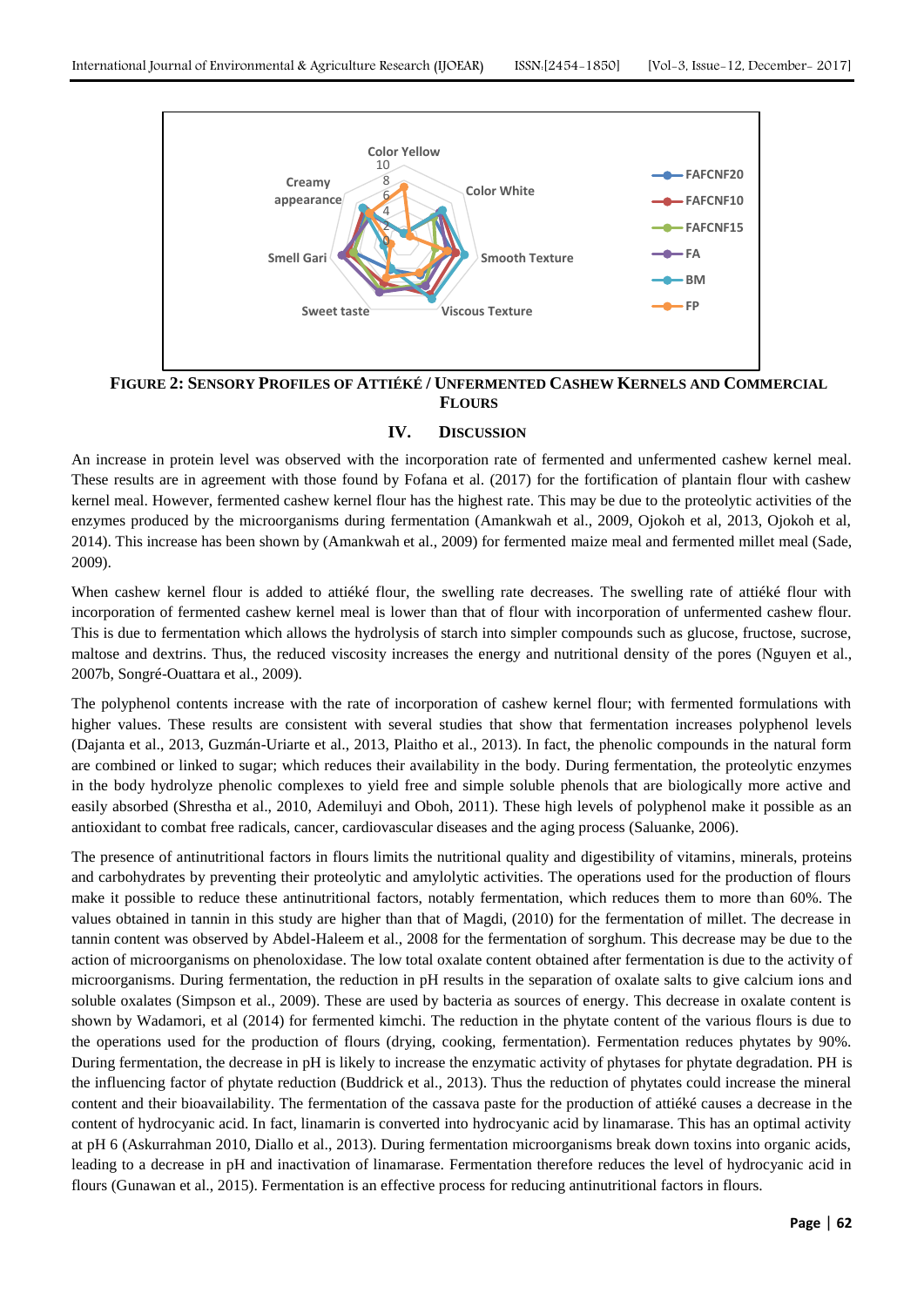The porridge of Attiéké-cashew kernels flour fermented are less acceptable than unfermented cashew kernelflour. This result is due to the aroma developed during fermentation. The attiéké flour mixture enriched with 15% fermented cashew kernel flour is the most popular fermented formulation with a score of 6.53. This result is consistent with that of (Ijarotimi et al., 2012) for porn corn enriched with fermented cashew kernel flour (6,50). The attiéké flour mixture enriched with 10% unfermented cashew kernel flour is more popular than attiéké flour. This result agrees with those of Achi (1999) which shows enrichment as a method of improving the nutritional and organoleptic quality of infant foods. These results are influenced by smell, taste, viscosity and texture.

#### **V. CONCLUSION**

Antinutritional factors in the fermented formulations are lower than those of the unfermented formulations. This could increase the digestibility of the nutrients in these flours. However, the boils of fermented flours are less appreciated than the boiled flours of unfermented flours because of the very strong fermented odor. So enrichment and fermentation are strategies for improving the quality of food. These attiéké / cashew almond composite flours can be used in children's diets.

#### **REFERENCES**

- [1] Abdel-Haleem, W.H., El Tinay, A.H., Mustafa, A.I., Babiker, E.E., 2008. Effect of fermentation, malt-pretreatment and cooking on antinutritional factors and protein digestibility of sorghum cultivars. Pakistan J. Nutr. 7, 335–341.
- [2] Achi O K., 1999. Quality attributes of fermented yam flour supplemented with processed soy flour. Plant food for Human Nutrition.54: 151-158.
- [3] Ademiluyi, A.O.et Oboh, G.,2011. Antioxidant properties of condiment produced from fermented bambara groundnut*(Vignasubterranean*L. Verdc). *Journal of FoodBiochemistry*35: 1145 –1160.
- [4] AOAC, 1990. The Official Methods of Analysis of the Association of Official Analytical Chemists (15th ed.). Washington DC, 1- 230p.
- [5] Amankwah E, Barimah J, Acheampong R, Addai L, Nnaji C.,2009. Effect of fermentation and malting on the viscosity of maizesoyabean weaning blends. Pak. J. Nutr. 8:1671-1675.
- [6] Askurrahman. 2010. Isolation dan characterization of linamarase produced from cassava roots (Manihotesculentacrantz). Agrointek4 :  $138 - 145$ .
- [7] Ba K., Tine E., Destain J., Cissé N., Thonart P., 2010. Etude comparative des composés polyphénoliques, du pouvoir antioxydant de différentes variétés de sorgho sénégalais et des enzymes amylolytiques de leur malt. *Biotecnology, Agronomy, Social and envioronmental Sciences*, vol. 14, pp. 131-139.
- [8] Buddrick Oliver, Jones Oliver A.H., Hugh J. Cornell, Darryl M. Small, 2013. The influence of fermentation processes and cereal grains in whole grain bread on reducing phytate content. Journal of Cereal Science, 59, 3-8.
- [9] Caplice E., Fitzgerald G.F., 1999**.** Food fermentations: role of microorganisms in food production and preservation. International Journal of Food Microbiology 50, 131-149.
- [10] Dajanta, K., Janpum, P. and Leksing, W., 2013. Antioxidant capacities, total phenolics and flavonoids in black and yellow soybeans fermented by Bacillus subtilis: A comparative study of Thaifermented soybeans (thuanao). International Food Research Journal 20(6): 3125-3132.
- [11] Day RA and AL Underwood, 1986Qualitative Analysis, 5th Ed. Prentice-Hall Publications, New Delhi, India, p.701.de Lumen, B.O., Becker, R., Reyes, P.S., 1986. Legumes and a cereal with high methionine/cystine contents. *Journal of Agric. Food Chem.* **34**:361- 364.
- [12] Diallo Younoussa, GueyeMomarTalla, Sakho Mama, DarbouxPraxèdeGbaguidi, Kane Amadou, Barthelemy Jean-Paul, Lognay Georges, 2013. Importance nutritionnelle du manioc et perspectives pour l'alimentation de base au Sénégal (synthèse bibliographique). Biotechnol. Agron. Soc. Environ. 17(4), 634-643.
- [13] Guzmán-Uriarte, M.L., Sánchez-Magaña, L.M., Angulo-Meza,G.Y., Cuevas-Rodríguez, E.O., GutiérrezDorado, R., Mora-Rochín, S., Milán-Carrillo, J., Valdez-Ortiz, A. and Reyes-Moreno, C., 2013. Solid state bioconversion for producing common bean (Phaseolusvulgaris L.) Functional flour with high antioxidant activity and antihypertensive potential. Food and Nutrition Sciences 4:  $480 - 490.$
- [14] FOFANA Ibrahim, SORO Doudjo, YEO Mohamed Anderson<sup>,</sup> KOFFI Kouadio Ernest, 2017.Influence de la fermentation sur les caractéristiques physicochimiques et sensorielles de la farine composite à base de banane plantain et d'amande de cajou
- [15] Gunawan, S., Widjaja, T., Zullaikah, S., Ernawati, L., Istianah, N., Aparamarta, H.W. Prasetyoko, D., 2015. Effect of fermenting cassava with Lactobacillus plantarum, Saccharomyces cereviseae, and Rhizopusoryzae on the chemical composition of their flour. International Food Research Journal 22(3): 1280-1287.
- [16] Ijarotimi OS, Oluwalana IB, MO Ogunedojutimi, 2012. Nutrient composition, functional, sensory and microbial status of popcornbased (zea may everta) complementary foods enriched with cashew nut (Anacardiumoccidentale L.) flour. AJFAND, volume 12, N°5, 6424-6446.
- [17] Latta, M., Eskin, M., 1980. A colorimetric method, for phytate determination. *J. Agric. Food. Chem.***28**, 1313–1315.
- [18] Magdi A. Osman, 2010. Effect of traditional fermentation process on the nutrient and antinutrient contents of pearl millet during preparation of Lohoh. Journal of the Saudi Society of Agricultural Sciences, 1-6.